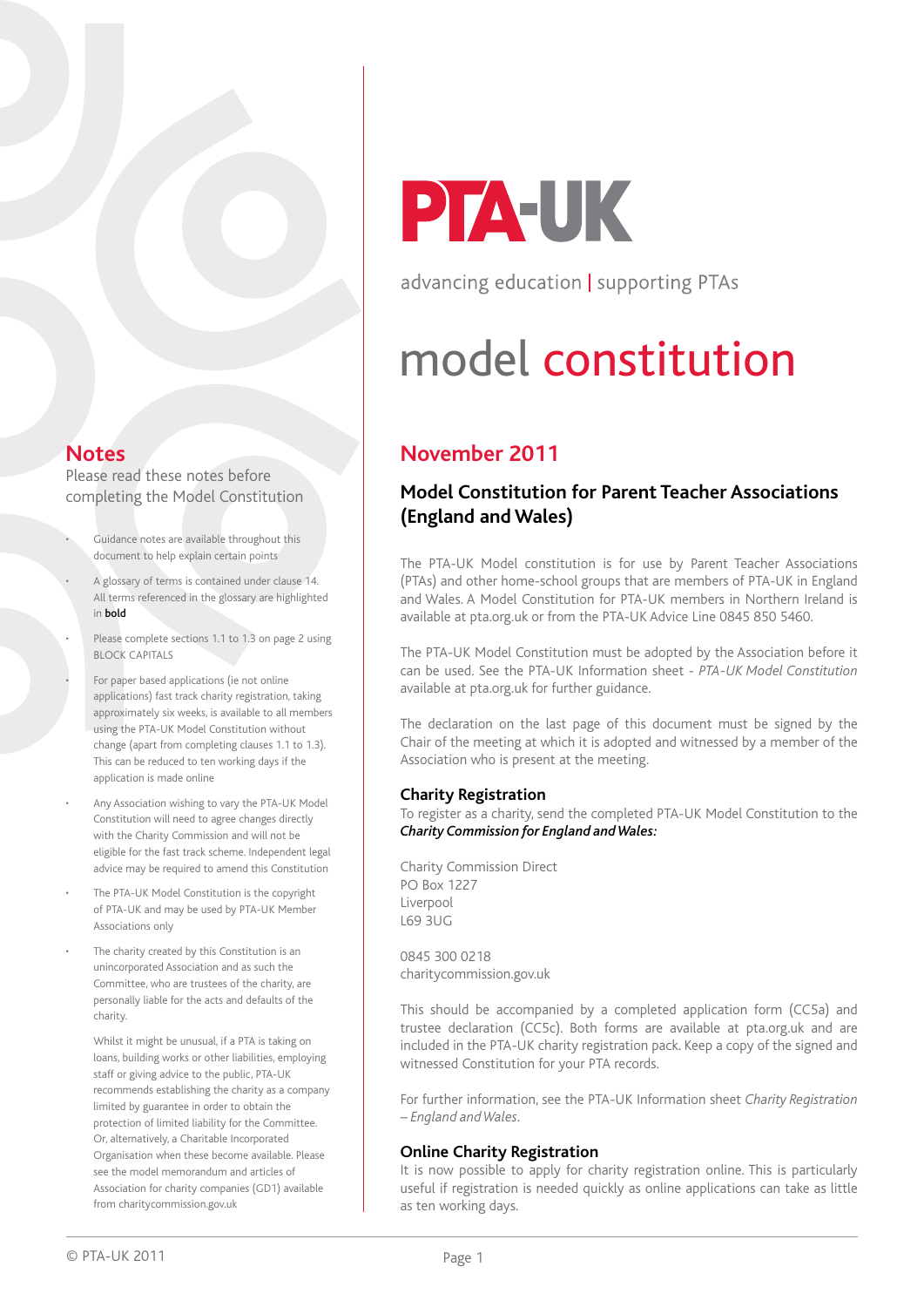#### **1. Variables list**

#### **1.1 Type of association**

The type of **Association** depends on its membership. Please see the guidance under clause 4 for further information.

#### **1.2 Name**

We suggest X School PTA or The PTA of X School

If the suggested name of your **Association** is too similar to another charity already listed on the Charity Commission Register of Charities and might cause confusion, the Charity Commission may ask for it to be changed. Check the Register of Charities before choosing a name, available at charitycommission.gov.uk

#### **1.3 School**

Please complete the full name and **address** of the school.

#### **1.4 The Committee**

It is normal for the size of the **Committee** to vary. It is usual to have a named Chair, Treasurer and Secretary and then a number of other committee members. The minimum number with which it is possible to continue operating is two; usually a Chair and a Treasurer (see clause 6.5.5). There is no restriction on the maximum number of **committee** members/trustees. However, be careful that this does not become too large. An **AGM** is only quorate if the number of **members** present is at least two times the number of **committee members/trustees** in office at the start of the meeting (clause 5.3). Once the Committee has been elected you can then calculate the maximum number of co-opted members; up to 50% of the total number of elected committee members/trustees (clause 6.3.2). For example, a Committee with eight committee members/trustees would be able to co-opt four further committee members/trustees (6.3.2).

#### **2. Objects**

The *Objects* (ie the main purposes) of the Association must be exclusively charitable under English law or it will not be a charity and registration will be refused by the Charity Commission. The *Objects* included in this Model Constitution have been verified as exclusively charitable. However, your Association should make sure that they reflect the true purposes of the Association.

You may need to take your own legal advice if you wish to alter the stated *Objects* and fast track registration will not be available.

#### **3. POWERS**

The Powers are the legal means by which the **Objects** (Clause 2) can be achieved.

- 3.4 The **Committee** should understand any legal restrictions on the fundraising activities the charity wants to undertake. Substantial permanent trading for the purpose of raising funds is not allowed. HM Revenue and Customs (HMRC) can advise on the limits for small scale trading. Where an Association will be relying on trading to raise funds it is recommended that a separate, non-charitable trading company should be used for the purpose and specialist legal or accountancy advice sought.
- 3.7 This Clause enables the **Committee** to allocate funds for particular purposes, or as reserves.

#### **1. Variables list**

The following variables specific to the **Association** shall be incorporated into the model constitution.

#### 1.1 Type of Association: (please tick the appropriate box)

| Friends of the School:      |  |
|-----------------------------|--|
| Home-School Association:    |  |
| Parent Staff Association:   |  |
| Parent Teacher Association: |  |
| Parents Association:        |  |
| Other:                      |  |

#### 1.2 Association name in full:

| 1.3 |  |
|-----|--|
|     |  |
|     |  |
|     |  |
|     |  |
|     |  |
|     |  |
|     |  |

#### 1.4 The Committee

The minimum number of committee members/trustees: 2

#### **2. Objects**

The object of the Association (the *Objects*) is to advance the education of pupils in the school in particular by:

- 2.1 Developing effective relationships between the staff, parents and others associated with the school;
- 2.2 Engaging in activities or providing facilities or equipment which support the school and advance the education of the pupils.

#### **3. Powers**

The **committee members/trustees** have the following powers, which may be exercised only in promoting the *Objects:*

- 3.1 To provide advice
- 3.2 To publish or distribute information
- 3.3 To co-operate with other bodies
- 3.4 To raise funds (but not by means of **permanent trading**)
- 3.5 To acquire or hire property of any kind
- 3.6 To make grants or loans of money and to give guarantees
- 3.7 To set aside funds for special purposes or as reserves against future expenditure
- 3.8 To deposit or invest funds in any lawful manner (but to invest only after obtaining advice from a financial expert and having regard to the suitability of investments and the need for diversification)
- 3.9 To take out public liability and personal accident insurance to cover Association meetings, activities, committee members/trustees, to insure the **Association's** property against any foreseeable risk and take out other insurance policies to protect the **Association** where required
- 3.10 To employ paid or unpaid agents, staff or advisers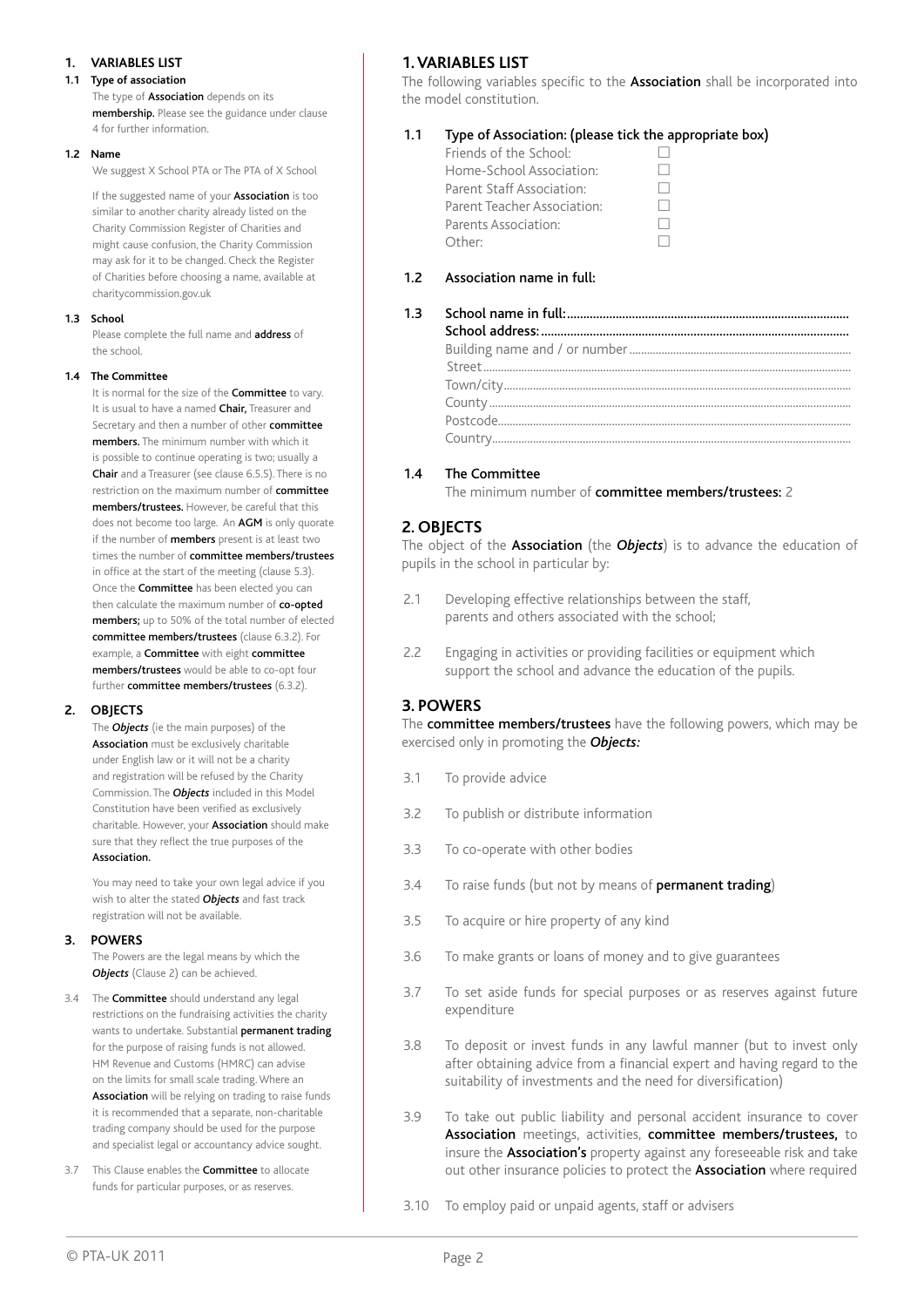It is suggested that an **Association** maintain reserves to cover planned expenditure and to meet the kind of expenditure which may be required at short notice. However, reserves should not be built up without an agreed **Committee** decision, or be excessive in relation to the amount known or reasonably estimated to be required. Monies raised by the **Association** must be spent on achieving the *Objects.* 

- 3.9 The **Association** should ensure that it has adequate insurance in place for all of its activities. Full membership of PTA-UK automatically provides public liability and personal accident insurance to cover Association meetings, activities, and the committee members/trustees.
- 3.10 This clause covers employees, independent contractors and volunteers. Care should always be taken by a charity wishing to employ someone, even part-time but special care is required if it is proposed to employ a committee member/ trustee. (See clause 9.2 and 9.3. Further guidance is also available from the Charity Commission.)
- 3.15 This 'blanket provision' is intended to cover any other power not specifically mentioned. The Association is still restricted to undertaking activities to achieve the *Objects.*

#### **4. MEMBERSHIP**

- 4.1 The **membership** will vary according to the type of Association as set out in this Clause.
- 4.2.3 It is unusual for a **Member** of a charity to be removed from **membership**, but if this happens it must only be done for good reason e.g. because the **Member's** presence represents a danger to the school or its pupils.

Under the rules of Natural Justice, the Member concerned must be given an opportunity to state his or her case before a final decision is taken and any decision to remove a **Member** must be justifiable.

Like any other **Committee** decision this will be made by a simple majority of the votes cast at the meeting (see clause 7.4). It is recommended that any such decision be recorded in the minutes of the Committee meeting.

If you remove a Member who is also a committee member/trustee, they are automatically removed from the **Committee** under clause 6.5.4. However, removal as a committee member/trustee does not automatically mean that the individual is also removed as a **Member**, so if you want to remove someone who is no longer a committee member/ trustee from membership of the charity as well, you will have to use the provision in 4.2.

**5. GENERAL MEETINGS** A General meeting is a formal gathering of

the **members.** These can either be Annual or Extraordinary (AGM or EGM).

- 5.2 How notice of a **General meeting** should be given to **members** is dealt with in Clause 11, and 'written' is defined in clause 14.1. When giving notice each 'day' starts at midnight, and the day on which notice is given does not count.
- 5.3 A Quorum is the minimum number of **members** of an Association that must attend the meeting for it to be valid.
- 3.11 To enter into contracts to provide services to or on behalf of other bodies
- 3.12 To pay the costs of forming the **Association**
- 3.13 To obtain and pay for goods and services as are necessary for carrying out the work of the charity
- 3.14 To open and operate bank and other accounts as the **committee** members/trustees consider necessary
- 3.15 To do anything else within the law that promotes the *Objects*

BUT the **Committee** shall not undertake any activity in the school premises without the consent of the **headteacher.** 

#### **4. Membership**

Members of the Association are:

4.1 In a Parents **Association**, the parents, guardians or carers of any pupil currently attending the school or

in a Parent Teacher **Association**. Parent Staff or Home-School Association as detailed above plus teaching and non-teaching staff currently employed by the school or

in any other Association, for example a Friends group, those described above and any person over the age of 18 wishing to offer appropriate support or help to the school and who is accepted by the **Committee** as a Member

- 4.2 Membership is terminated if:
- 4.2.1 the Member dies
- 4.2.2 the Member resigns by written notice to the Association
- 4.2.3 the **committee members/trustees** may for good reason, regardless of whether or not this is at the request of the **Governing Body** or the headteacher, exclude any person from membership or from attending an event whose presence at or support of the school is deemed a danger to the school or its pupils or staff or might bring the **Association** into disrepute. Removal is not effective until the **Member** concerned has been notified in writing of the proposal and his/her right to respond within 14 **clear days,** and the matter has been considered in light of any representations made.

#### **5. General meetings (annual and extraordinary)**

- 5.1 All Members are entitled to attend any General meeting of the Association
- 5.2 All General meetings are called by giving 21 clear days written notice of the meeting to the Members. The notice should specify the date, time and location of the **General meeting** as well as give an overview of the agenda
- 5.3 There is a quorum at a General meeting when the number of Members present is at least twice the number of **committee members/trustees** in office at the start of the meeting. The only exception would be at a General meeting where the Association is being dissolved: please see Clause 13.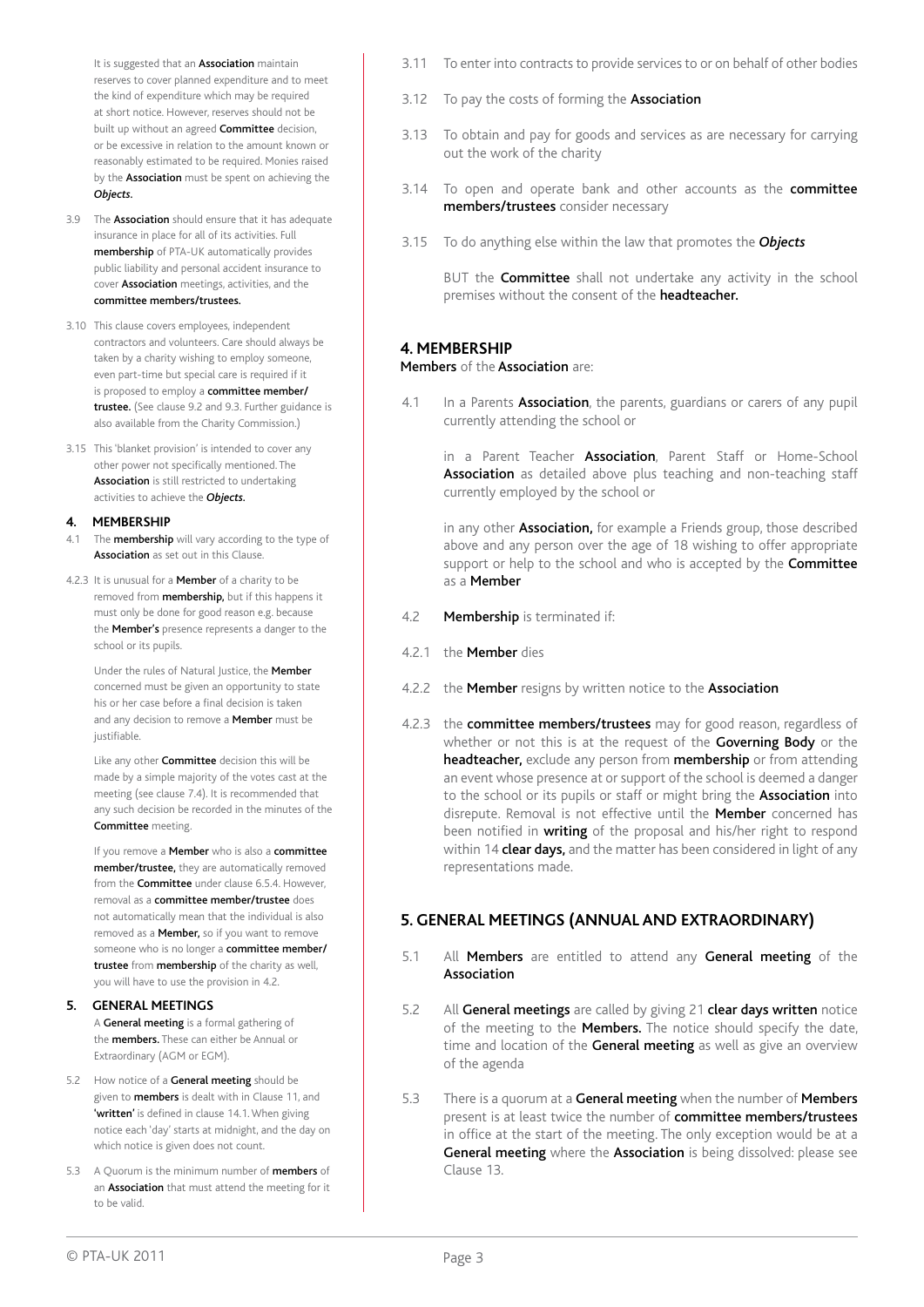- 5.5 It should be noted that the required majority is not a majority of the **members** present at the meeting but of the votes cast.
- 5.6 The casting vote given to the person who is in charge of the meeting is intended to enable the meeting to proceed with its business. It is usual for the casting vote to be made in favour of allowing further debate on the matter on a future occasion.
- 5.7/ An **AGM** is essential to the running of the
- 5.8 **Association.** They give a regular opportunity for members to review its activities.
- 5.8.4 PTA-UK requires all **Associations** to have their accounts independently examined. This is a stipulation of the PTA-UK subscription linked insurance for cover against fraud or dishonesty by a Treasurer or another committee member/trustee. For further information on auditing arrangements required by the Charity Commission, please refer to Clause 10.
- 5.8.5 A Patron, President or Vice-President has no constitutional responsibilities meaning they can not vote at Committee meetings. However, they may be invited to address members or to represent the Association on formal occasions or when seeking public support.
- 5.9 If an urgent or important matter (such as the amendment of the Constitution) which must be decided at a General meeting can not conveniently be dealt with at an  $AGM$ , then an additional meeting needs to take place. This meeting is called an Extraordinary General meeting.

#### **6. THE COMMITTEE**

This clause sets out the composition of the charity's Governing Body. At start up and prior to the first AGM, when formal elections can be held, a steering group can be formed by the people that are listed in clause 4.1. It is expected that an AGM and formal elections will be held as soon as possible after start up. If an AGM is held to adopt this constitution this would also provide an opportunity to hold elections.

Those who start as committee members/trustees and any people who are subsequently appointed at an AGM must be members (under clause 4.1). Co-opted members, who are not appointed at the AGM, are not required to be members, but if they wish to be elected to the **Committee** at the next AGM, they must be a Member.

Every committee member/trustee, however appointed, is legally a charity trustee and owes a duty towards the charity (in this case, the Association) rather than to whoever has made the appointment.

Under section 83 of the Charities Act 1993 as amended by the Charities Act 2006 a written memorandum should be executed whenever a committee member/trustee is elected or appointed. This can be done by recording the outcome in the minutes of the AGM at which the election of committee members/trustees takes place.

- 6.2.1 This provides for the committee members/ trustees to be elected each year at the AGM
- 6.3.1 It is usually helpful to allow the Committee to co-opt a number of its members, for example to fill a vacancy that arises during the year or enlist members with particular skills. The total number
- 5.4 The **Chair** or (if the **Chair** is unable or unwilling to do so) some other committee member/trustee elected by those present is in charge of a General meeting
- 5.5 Except where otherwise provided in this Constitution, every issue at a General meeting is decided by a simple majority of the votes cast by the **Members** present at the meeting
- 5.6 Except for the **Chair** of the meeting, who has a second or casting vote where a vote is equally divided (tied), every **Member** present is entitled to one vote on every issue
- 5.7 The Association must hold a General meeting within twelve months of the date of the adoption of this constitution. Thereafter, an AGM must be held in each subsequent year and not more than 15 months may elapse between successive annual General meetings.
- 5.8 At an AGM the members:
- 5.8.1 receive the accounts of the **Association** for the previous financial **vear**
- 5.8.2 receive the report of the committee members/trustees on the Association's activities since the previous AGM
- 5.8.3 elect the committee members/trustees
- 5.8.4 appoint an independent examiner or auditor for the Association
- 5.8.5 may confer on any individual (with his or her consent) the honorary title of Patron, President or Vice-President of the Association
- 5.8.6 discuss and determine any issues of policy or deal with any other business put before them
- 5.9 An **EGM** may be called at any time by the **Committee** and must be called within 21 days to happen within three months of a written request to the receiving committee members/trustees from at least ten members.

#### **6. The committee**

- 6.1 All members of the Committee are trustees of the charity and have control of the Association, its property and funds. The Committee members are referred to in this document as committee members/ trustees.
- 6.2.1 Committee members/trustees shall be elected at the AGM and shall hold office until the next AGM
- 6.2.2 All committee members/trustees, except those who are co-opted, must be members of the Association
- 6.3.1 Committee members/trustees shall have the power to co-opt committee members/trustees at any time, and co-opted committee members/trustees shall serve until the date of the next AGM
- 6.3.2 The number of co-opted committee members/trustees must not be more than 50% of the total number of **committee members/trustees**
- 6.4 Nominations for election to the **Committee** may be made by any Member of the Association and seconded by another. Such nominations must have the consent of the nominee. Nominations should be made in writing to the Chair at any time until the election process has been completed. If no nominations or an insufficient number are received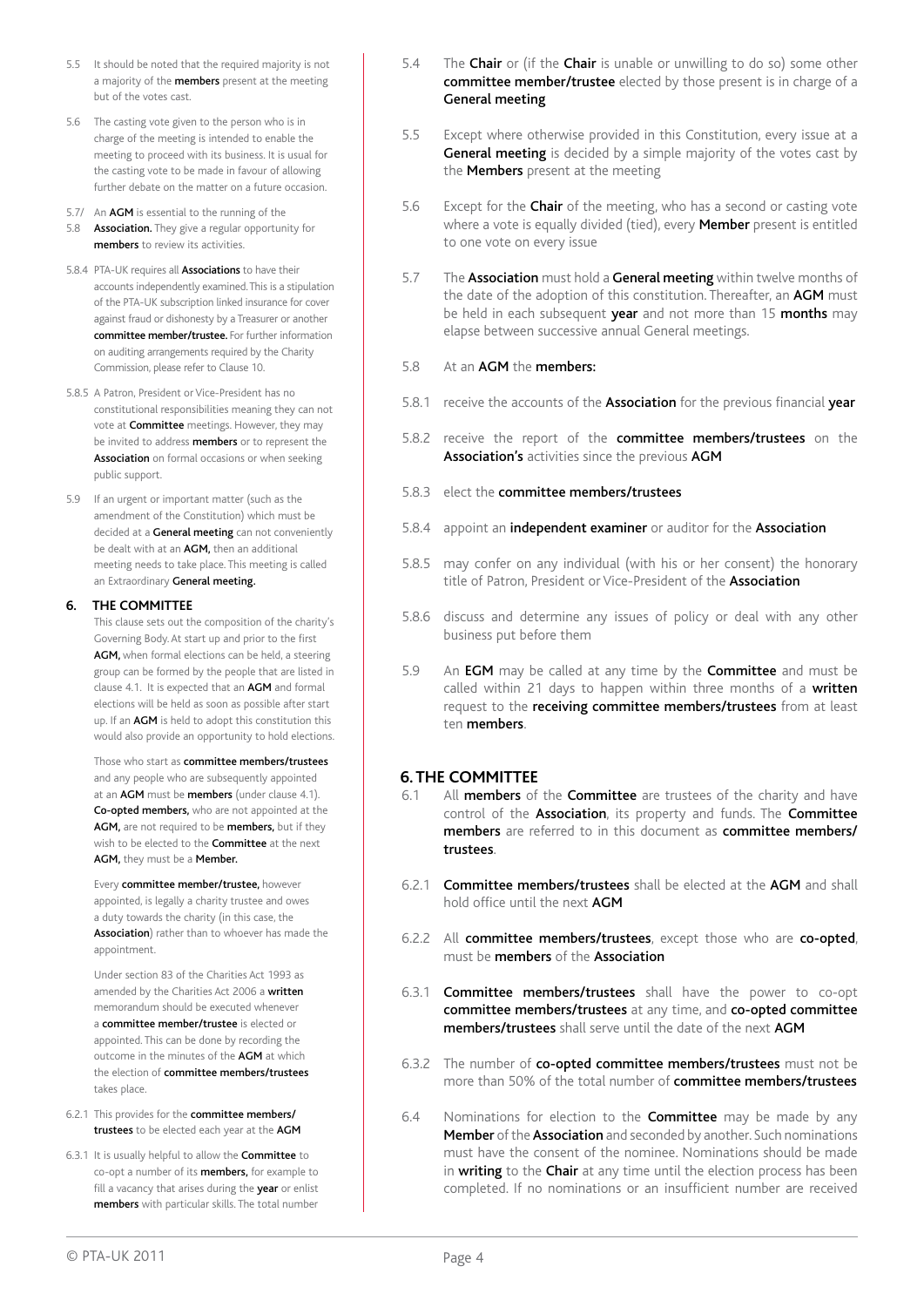of co-opted committee members/trustees must not be more than 50% of the total number of all other committee members/trustees. So, if your Committee has eight committee members/ trustees, it is possible to have up to four co-opted committee members/trustees.

- 6.5 There are various reasons why a **committee** member/trustee would have to cease being a Member of the Committee:
- 6.5.1 The Charities Act 1993, as amended by the Charities Act 2006, details various reasons why a committee member/trustee would be disqualified, including any conviction involving deception or dishonesty, unless legally spent; undischarged bankruptcy; removal from being a trustee for misconduct; disqualification from being a company director or being subject to orders under the Insolvency Act
- 6.5.2 Embarrassing problems can arise when a committee member/trustee becomes too ill or infirm to be expected to take full responsibility for the task. The **Committee** may wish to make a rule under clause 8.2 to require a committee member/trustee who appears incapable to undergo a medical examination. It is anticipated that such a request would in most cases lead to a voluntary resignation
- 6.5.5 Committee members/trustees should not be able to walk away from their responsibilities without leaving at least two remaining committee members/trustees. Any Association without at least two committee members/trustees in place will therefore be forced to dissolve (see Clause 13)
- 6.5.6 This is a wise precaution. Keep in mind though, that if someone is removed as a **member** under clause 4.2, they are automatically removed as a committee member/trustee under 6.5.4. If someone is unsuitable to be a **committee** member/trustee but you are happy for them to remain as a **member** then remove them under this clause, and they can still continue to be a member. Co-opted committee members/trustees who are not **members**, can only be removed under this clause
- 6.6 All committee members/trustees are entitled to recover from the **Association** whatever funds they may have had to pay out as a consequence of running the Association, eg paying for goods or services ordered by them and supplied to the charity.
- 6.8 Occasionally a mistake occurs in appointment procedures. If a mistake of this kind is discovered it does not retrospectively invalidate previous decisions but should be put right before further decisions are taken.
- **7. COMMITTEE MEETINGS** This Clause deals with the meetings and proceedings of the Committee.
- 7.1 The **Committee** can decide the number of times it needs to meet to carry out its work but the minimum number is three during an academic year.
- 7.2 This clause provides a formula for calculating the quorum. This is the minimum number of committee members/trustees who must be present for the **Committee** meeting to be valid. For example, for a Committee with ten committee

before the AGM, any Members present may nominate a person, with their consent, and that person may be appointed by a majority vote of those present.

- 6.5 A committee member/trustee (whether elected or co-opted) automatically ceases to be a committee member/trustee if he or she:
- 6.5.1 is disqualified under section 72 of the Charities Act 1993 as amended by the Charities Act 2006 from acting as a charity trustee
- 6.5.2 is incapable, whether mentally or physically, of managing his or her own affairs
- 6.5.3 is absent from three consecutive meetings of the Committee without prior notification to the Secretary
- 6.5.4 ceases to be a member of the Association
- 6.5.5 resigns by written notice to the **Committee** but only if at least two committee members/trustees remain in office
- 6.5.6 is removed by a resolution passed by a majority of other **committee** members/trustees. Removal is not effective until the committee member/trustee concerned has been notified in writing of the proposal and his/her right to respond within 14 **clear days**, and the matter has been considered in light of any representations made
- 6.6 All committee members/trustees shall be entitled to reimbursement of reasonable out-of-pocket expenses (including hotel and travel costs) actually incurred in the administration of the **Association**.
- 6.7 A retiring **committee member/trustee** is entitled to an indemnity from the continuing committee members/trustees at the expense of the Association in respect of any liabilities properly incurred while he or she held office.
- 6.8 A technical defect in the appointment of a **committee member/** trustee of which the Committee are unaware at the time does not invalidate decisions taken at a meeting.

#### **7. Committee meetings**

- 7.1 The **Committee** must hold at least three meetings every academic year.
- 7.2 A quorum at a **Committee** meeting is 50 per cent, rounded up to the nearest whole number, of the total current **membership** of the Committee.
- 7.3 The Chair or, if the Chair is unable or unwilling to do so, some other committee member/trustee chosen by the members present is in charge at each **Committee** meeting.
- 7.4 Every decision may be made by a simple majority of the votes cast at a Committee meeting. A resolution which is in writing and signed by all committee members/trustees is equally valid. The resolution may be contained in more than one document and will be treated as passed on the date of the last signature.
- 7.5 Except for the **Chair** of the meeting, who has a second or casting vote, every **committee member/trustee** has one vote on each issue.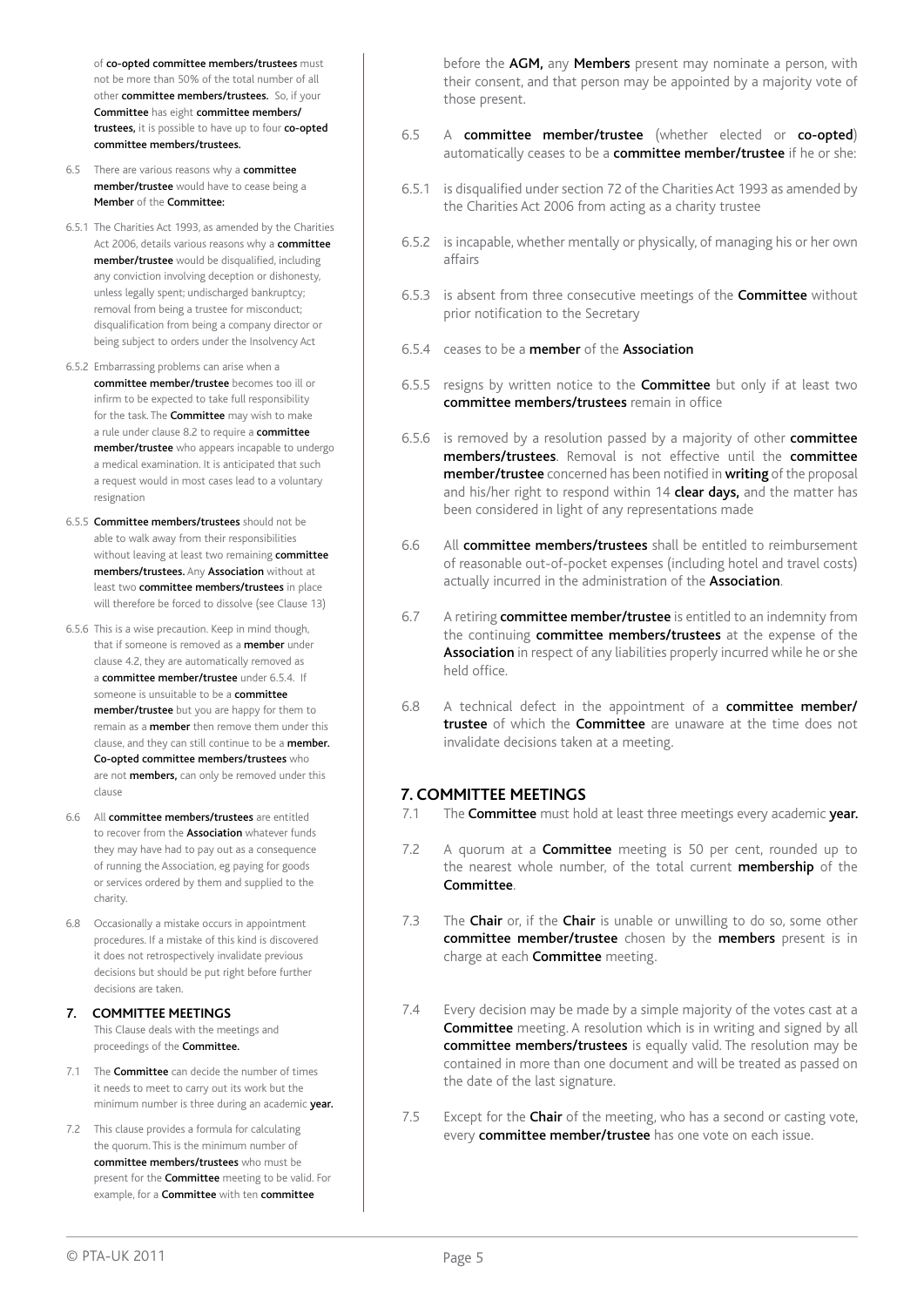members/trustees, a quorum would be reached with five **committee members/trustees** 

- 7.4 It may be necessary for the **Association** to make a decision outside of the **Committee** meetings. This can be done by written resolution but has to be signed by all committee members/trustees. This needs to be passed unanimously because decisions taken by written resolution do not allow an opportunity to debate an issue as would happen at a meeting.
- 7.5 The casting vote is given to the person who is in charge of the meeting and is intended to enable the meeting to proceed with its business. It is usual for the casting vote to be given in favour of allowing further debate on the matter on a future occasion.

#### **8. POWERS OF COMMITTEE**

- 8.1 The **Committee** is legally responsible for the actions of any sub-committee. It is therefore prudent for each sub-committee to include at least one committee member/trustee. The Committee should define the responsibilities of each sub-committee with care. It is essential in all cases for sub-committees to report back to the main Committee. Whilst the power to delegate is not limited to any particular function, it is usually appropriate for the final decision on major matters of policy or resources to be taken by the main Committee.
- 8.2 The **Committee** is allowed to make rules to govern different aspects of the running of the **Association** that are not already governed by this document.

#### **9. PROPERTY & FUNDS**

- 9.1 Any property of the **Association** is held on trust to achieve the *Objects* and does not belong to the members.
- 9.2 The Charities Act 2006 allows trustees to receive personal benefit from the charity. However, it is recommended that this be carefully managed. This clause sets out the precautionary measures that are required.
- 9.3 The **committee member/trustee** should not take part in making any decision from which they might personally benefit.

#### **10. RECORDS & ACCOUNTS**

10.1 The keeping of adequate records is essential if the Association is to be properly run. The need for a charity to have its accounts either independently examined or professionally audited is a requirement of charity law and is determined by the level of annual income. The current threshold for charity accounts to be independently examined is £25,000. The independent examination does not have to be conducted by an auditor and can be done by a person the **Committee** reasonably believes to have the required ability and practical experience. For example, a school bursar or teacher. The person chosen must not be involved with the Committee nor be a member of their family.

> Audit requirements increase for charities with an income over £250,000 and £500,000. Further information is available from PTA-UK or the Charity Commission.

> Please see 5.8.4 for further information on the requirement for an independent examination of accounts which is a stipulation of PTA-UK insurance cover.

#### **8. Powers of committee**

The following powers are available to the **Committee** to help run the Association:

- 8.1 To delegate any functions of the **Committee** to sub-committees. These must consist of two or more persons appointed by the **Committee** but at least one **member** of every sub-committee must be a **committee** member/trustee. All sub-Committee proceedings must be promptly reported to the main Committee.
- 8.2 To make Rules consistent with this Constitution about the **Committee** and sub-committees, to govern proceedings at General meetings and generally about the running of the **Association** including the operation of bank accounts and the commitment of funds.

#### **9. Property & funds**

- 9.1 The property and funds of the **Association** must only be used to fulfil the *Objects* (see clause 2).
- 9.2 **Committee members/trustees** can enter into contracts with the Association for the provision of goods and services to the Association (but not contracts of employment with the **Association** except with the prior written consent of the Charity Commission) provided that:
- 9.2.1 the maximum amount is set out in writing and is reasonable for the services provided
- 9.2.2 the **committee members/trustees** are satisfied that the agreement is in the interests of the charity before entering into it
- 9.2.3 the total number of committee members/trustees entitled to such remuneration is in the minority from time to time.
- 9.3 Whenever a **committee member/trustee** has a personal interest in a matter to be discussed at a meeting, the committee member/trustee must:
- 9.3.1 declare an interest before discussion begins on the matter
- 9.3.2 withdraw from that part of the meeting unless expressly invited to remain in order to provide information
- 9.3.3 not be counted in the quorum for that part of the meeting
- 9.3.4 withdraw during the vote and have no vote on the matter.

#### **10. Records & accounts**

- 10.1 The **Committee** must comply with the requirements of the Charities Act 1993 as amended by the Charities Act 2006 as to the keeping of financial records, the audit or independent examination of accounts and the preparation and transmission to the Charity Commission of:
- 10.1.1 annual reports
- 10.1.2 annual returns
- 10.1.3 annual statements of account
- 10.2 The **Committee** must keep proper records of:
- 10.2.1 all proceedings at General meetings
- 10.2.2 all proceedings at **Committee** meetings
- 10.2.3 all reports of sub-committees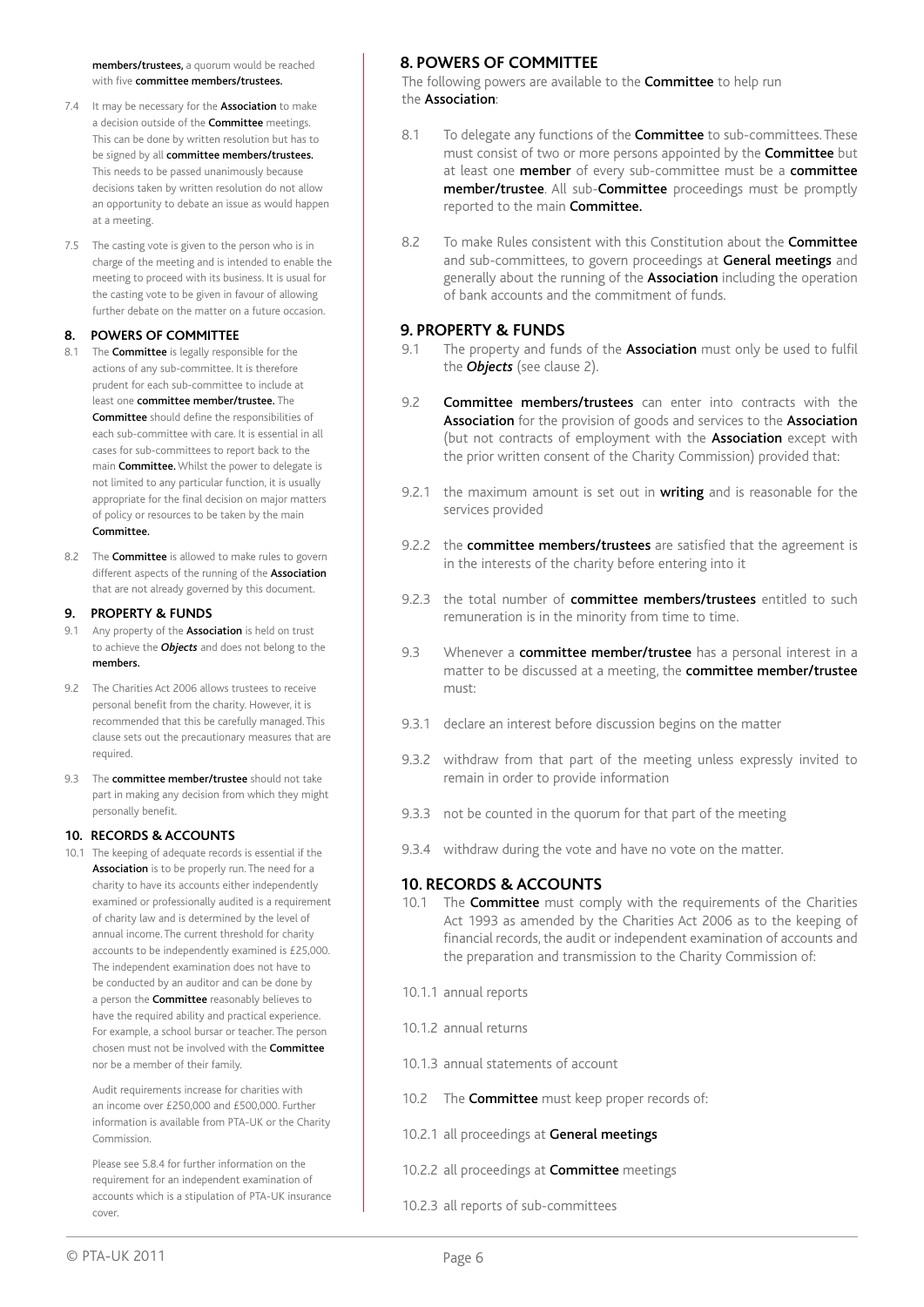#### **11. NOTICES**

Reference is made to 'notice' in various places in the Constitution (see clauses 4, 5.2, 6.5.5 and 12.1). This clause makes clear how **members** should be notified. What is meant by 'written' is defined in Clause 14.

#### **12. AMENDMENTS**

Amendments to the PTA-UK Model Constitution may be needed as the **Association** develops. This clause gives you the power to make necessary amendments. Please note that more than a simple majority is required to agree any proposed amendment.

- 12.1 The **members** must be given advance notice of proposed amendments to the Constitution. When giving notice each 'day' starts at midnight, and the day on which notice is given does not count.
- 12.2 It is vital that the Constitution is not amended in a way which makes it impossible for the **Association** to continue to operate. Therefore, under this clause, certain amendments are not valid, ie if adopted they will not count as amendments and will not be registered by the Charity Commission. The two cases are:
- (i) where there is a fundamental change in the *Objects,* ie where the new purposes are of a kind which a previous supporter could not reasonably be expected to have foreseen when contributing to the Association's funds
- (ii) where the change in the Constitution would cause the charity to become a non-charitable body. Both issues need to be considered for all proposed amendments. It will normally be appropriate to seek legal advice or consult the Charity Commission before the proposed amendments are drawn up
- 12.3 The Charity Commission should be notified promptly of all amendments that are made. Any amendment made to the PTA-UK Model Constitution prior to charity registration needs to be agreed directly with the Charity Commission and therefore would disqualify the application for registration through the PTA-UK fast track registration scheme.

#### **13 DISSOLUTION**

It is not unusual for unincorporated charitable Associations to reach the end of their useful life and decide to dissolve. This clause provides that such a decision may be made at an **EGM** or an AGM where correct notice is given. Thereafter, the debts and liabilities must be paid. Any remaining assets must be used for furthering the *Objects* or for charitable purposes which are within or similar to the *Objects.*

- 13.2 This clause allows for any remaining assets to be passed to the school or, if the school is or will soon be closed, to another school.
- 13.4 The **Committee** will not be relieved of their responsibilities until they have completed this task and have sent a final report and statement of accounts to the Charity Commission. The Charity Commission will then remove the Association from the *Register of Charities.*
- 10.3 Annual reports and statements of account relating to the **Association** must be made available for inspection by any **member** of the Association.
- 10.4 The **Committee** must notify the Charity Commission promptly of any changes to the Association's entry on the *Register of Charities.*

#### **11. Notices**

- 11.1 Notice of any General meeting of the Association may be sent by hand, by post, by suitable electronic communication (email) or in any newsletter distributed by the Association to its Members. Notification by hand may include distribution to parents, guardians and carers via their children with or without other communications from the school
- 11.2 The **address** at which a **Member** is entitled to receive notices (if sent by post) is the last known address of the Member
- 11.3 A technical defect in the giving of notice which the Members or committee members/trustees are unaware of at the time does not invalidate decisions taken at a General meeting.

#### **12. Amendments**

This Constitution may be amended at a General meeting of the Association by a two-thirds majority of the votes cast, but:

- 12.1 The Members must be given 21 clear days' notice of the proposed amendments.
- 12.2 No amendment is valid if it would make a **fundamental change** to the **Objects**/clause 2 or destroy the charitable status of the **Association** and no amendment may be made to clause 9 without the prior written consent of the Charity Commission.
- 12.3 A copy of any resolution amending this constitution must be sent to the Charity Commission within 21 days of it being passed.

#### **13. Dissolution**

- 13.1 The **Association** may be dissolved by a resolution presented at an **EGM** or an AGM where this is included in the notice of the meeting. The resolution must have the agreement of two thirds of those voting and must give instructions for the disposal of any assets remaining after paying the outstanding debts and liabilities of the **Association**
- 13.2 The net assets shall not be distributed among the Members of the Association but will be given to the school for the benefit of the pupils of the school. In the event of the school closing any remaining funds could be distributed to a neighbouring school or schools as selected by the Committee.
- 13.3 If it is not possible to dispose of assets as described in clause 13.2 then the assets can be given to another charitable cause provided that the cause is within the *Objects* of the Association.
- 13.4 The Trustees must notify the Charity Commission promptly that the Association has been dissolved. The Trustees must comply with any request from the Commission including providing the **Association's** final accounts.